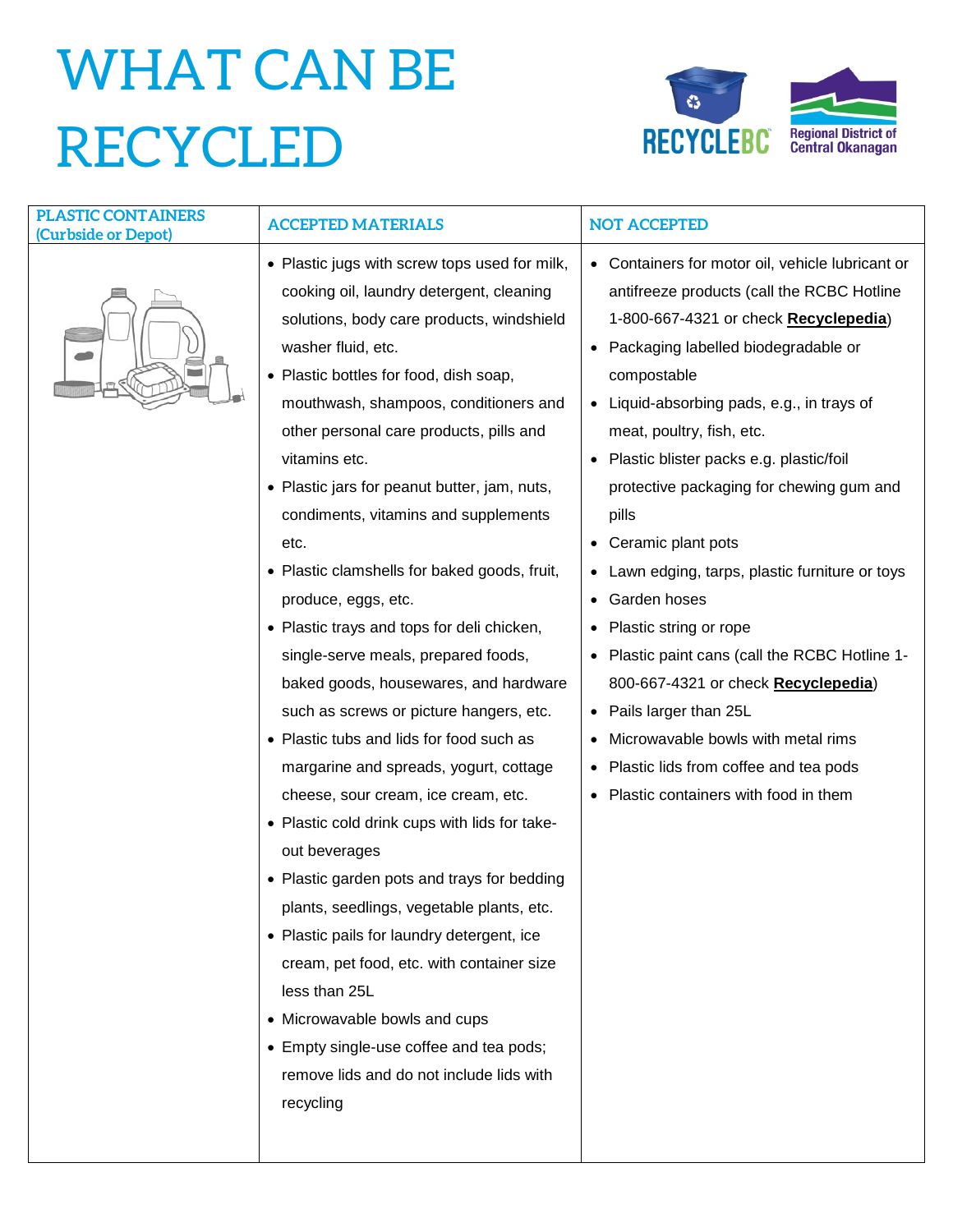| <b>PAPER, CARDBOARD &amp;</b><br><b>BOXBOARD</b><br>(Curbside or Depot)                 | <b>ACCEPTED MATERIALS</b>                                                                                                                                                                                                                                                                                                                                                                                          | <b>NOT ACCEPTED</b>                                                                                                                                                                                                                                                                                                                                                                          |
|-----------------------------------------------------------------------------------------|--------------------------------------------------------------------------------------------------------------------------------------------------------------------------------------------------------------------------------------------------------------------------------------------------------------------------------------------------------------------------------------------------------------------|----------------------------------------------------------------------------------------------------------------------------------------------------------------------------------------------------------------------------------------------------------------------------------------------------------------------------------------------------------------------------------------------|
|                                                                                         | • Newspapers, inserts and flyers<br>• Magazines and catalogues<br>• Telephone books and other directories<br>• Writing and home office paper, paper<br>envelopes, and notepads<br>• Paper gift wrap (non-foil) and greeting<br>cards<br>• Shredded paper<br>• Paper bags (not plastic lined)<br>• Clean cardboard boxes, pizza boxes<br>etc.<br>• Cereal box-type cardboard<br>• Paper egg cartons, beverage trays | • Soft- or hard-covered books<br>• Non-paper gift wrap, e.g. foil gift wrap<br>• Ribbons or bows<br>• Musical greeting cards with batteries<br>• Rubber bands<br>• Padded envelopes<br>• Plastic or foil lined paper bags, e.g. pet food<br>bags<br>• Paper towels, napkins or tissues<br>• Cardboard boxes with wax coating, such as<br>empty boxes originally used to transport<br>produce |
| <b>PAPER CUPS, CARTONS &amp;</b><br><b>FROZEN FOOD PACKAGING</b><br>(Curbside or Depot) | <b>ACCEPTED MATERIALS</b>                                                                                                                                                                                                                                                                                                                                                                                          | <b>NOT ACCEPTED</b>                                                                                                                                                                                                                                                                                                                                                                          |
| MILK<br>COFFEE                                                                          | • Paper cups for hot and cold beverages<br>• Gable-top cartons for milk, milk-type<br>beverages, cream, substitute eggs<br>• Aseptic boxes or cartons for milk, milk-<br>type beverages, cream, soup, broth,<br>sauces<br>• Frozen dessert boxes for ice cream,<br>frozen yogurt, etc.                                                                                                                             | • Juice cartons and boxes (take to Return-It<br>depot for deposit refund)<br>• Straws<br>• Stand up pouches<br>• Cartons with food or liquid still in them                                                                                                                                                                                                                                   |
| <b>ALUMINUM CONTAINERS</b><br>(Cart or Depot)                                           | <b>ACCEPTED MATERIALS</b>                                                                                                                                                                                                                                                                                                                                                                                          | <b>NOT ACCEPTED</b>                                                                                                                                                                                                                                                                                                                                                                          |
|                                                                                         | • Aluminum cans and lids used for food,<br>lubricating oil, foam insulation,<br>pesticides, etc.<br>Aluminum foil and foil take-out<br>containers, including pie plates, food<br>trays, etc.<br>Aluminum aerosol containers for food,<br>air fresheners, shaving cream,<br>deodorant, hairspray, foam insulation                                                                                                   | • Spray paint cans (call the RCBC Hotline 1-<br>800-667-4321 or check Recyclepedia)<br>• Aerosol cans with any contents remaining<br>• Propane cylinders (call the RCBC Hotline 1-<br>800-667-4321 or check Recyclepedia)<br>Foil-lined cardboard take-out containers and<br>lids                                                                                                            |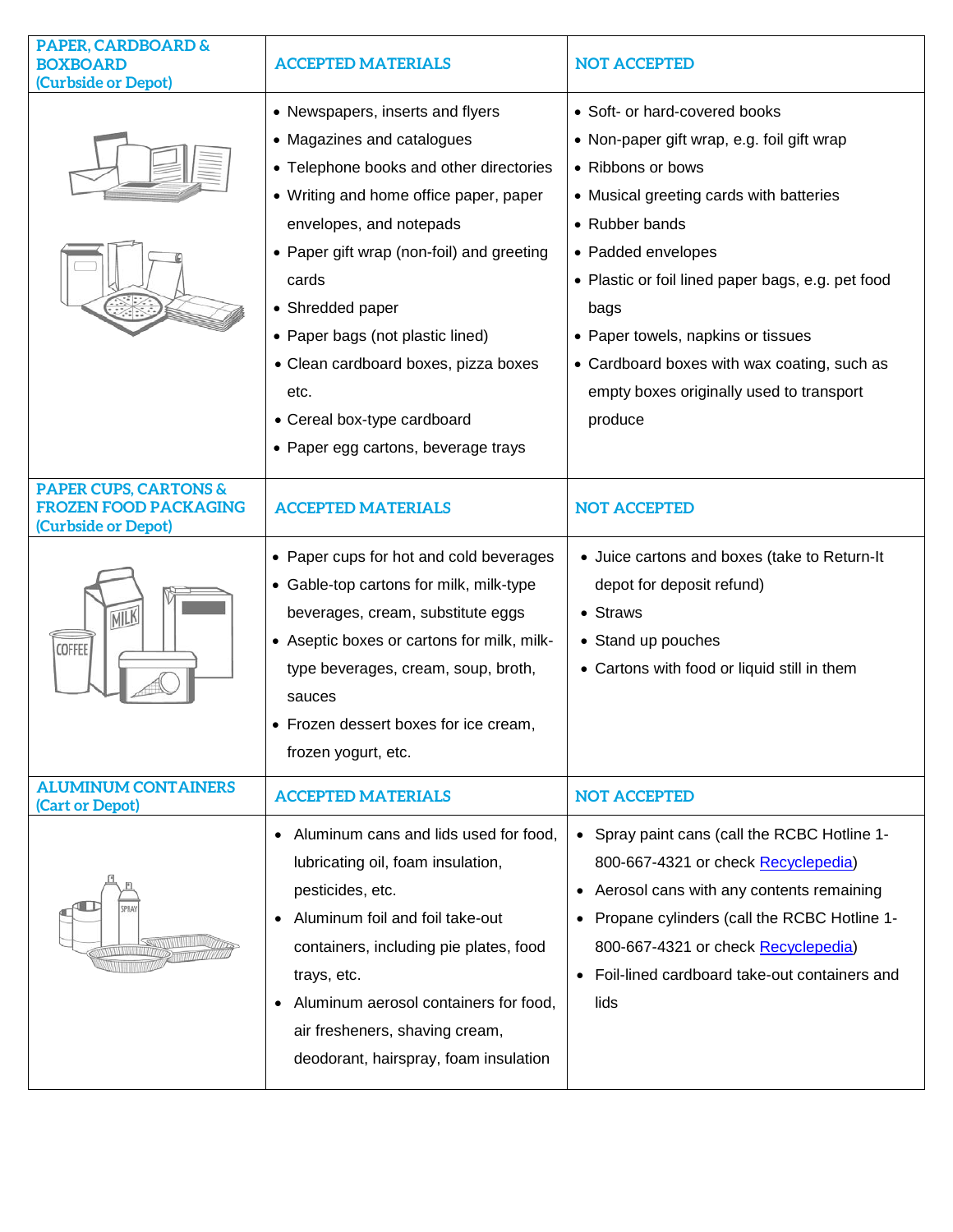| <b>STEEL CONTAINERS</b><br>(Cart or Depot) | <b>ACCEPTED MATERIALS</b>                                                                                                                                                                                                           | <b>NOT ACCEPTED</b>                                                                                                                                                                                                                                                                                                                                                                                                                                    |
|--------------------------------------------|-------------------------------------------------------------------------------------------------------------------------------------------------------------------------------------------------------------------------------------|--------------------------------------------------------------------------------------------------------------------------------------------------------------------------------------------------------------------------------------------------------------------------------------------------------------------------------------------------------------------------------------------------------------------------------------------------------|
| <b>CHIPS</b>                               | • Steel cans and lids for food, dog food<br>etc.<br>Metal tins for cookies, tea, chocolate<br>etc.<br>Spiral wound cans and metal lids for<br>frozen juice, potato chips, coffee nuts,<br>baby formula etc.<br>Lids from glass jars | Steel paint cans (call the RCBC Hotline 1-800-<br>667-4321 or check Recyclepedia)<br>• Coat hangers (return to dry cleaners)<br>• Pots, pans, baking trays, metal toys<br>• Appliances (call the RCBC Hotline 1-800-667-<br>4321 or check Recyclepedia)<br>• Metal hardware or other scrap metal (call the<br>RCBC Hotline 1-800-667-4321 or check<br>Recyclepedia)<br>Wiring or metal cords<br><b>Extension cords</b><br>• Propane tanks or cylinders |

## **DEPOT ONLY ITEMS** – These items are not accepted in the curbside carts

| <b>PLASTIC BAGS &amp; OVERWRAP</b><br>(Depot Only)<br>SALAD | <b>ACCEPTED MATERIALS</b><br>• Retail bags for groceries or dry<br>cleaning<br>Bags for bread, newspapers and<br>flyers<br>Bags for produce and dry bulk foods<br>Frozen vegetable bags<br>Outer wrap for soft drink can flats<br>• Water softener salt and garden<br>product bags<br>• Outer bags for diapers and feminine<br>hygiene products | NOT ACCEPTED WITH PLASTIC BAGS<br>• Stretch wrap or plastic wrap for meat, poultry,<br>fish, vegetables or cheese<br>Chip or snack bags<br>Zipper-lock bags<br>$\bullet$<br>Plastic shipping envelopes<br>Biodegradable or compostable plastic bags<br>• Laminated plastic film e.g. for bacon, deli<br>meats, cheese slices etc.<br><b>Bubble wrap</b><br>• Lumber or construction wrap<br>Garbage bags (all colours) |
|-------------------------------------------------------------|-------------------------------------------------------------------------------------------------------------------------------------------------------------------------------------------------------------------------------------------------------------------------------------------------------------------------------------------------|------------------------------------------------------------------------------------------------------------------------------------------------------------------------------------------------------------------------------------------------------------------------------------------------------------------------------------------------------------------------------------------------------------------------|
| <b>GLASS</b><br><b>BOTTLES &amp; JARS (Depot Only)</b>      | <b>ACCEPTED MATERIALS</b><br>• Clear or coloured non-deposit glass<br>bottles and jars                                                                                                                                                                                                                                                          | <b>NOT ACCEPTED</b><br>• Deposit glass (take to Return-it depot for<br>deposit refund)<br>Drinking glasses or dishes, cookware, whole<br>or broken window glass or mirrors, ceramic<br>products                                                                                                                                                                                                                        |